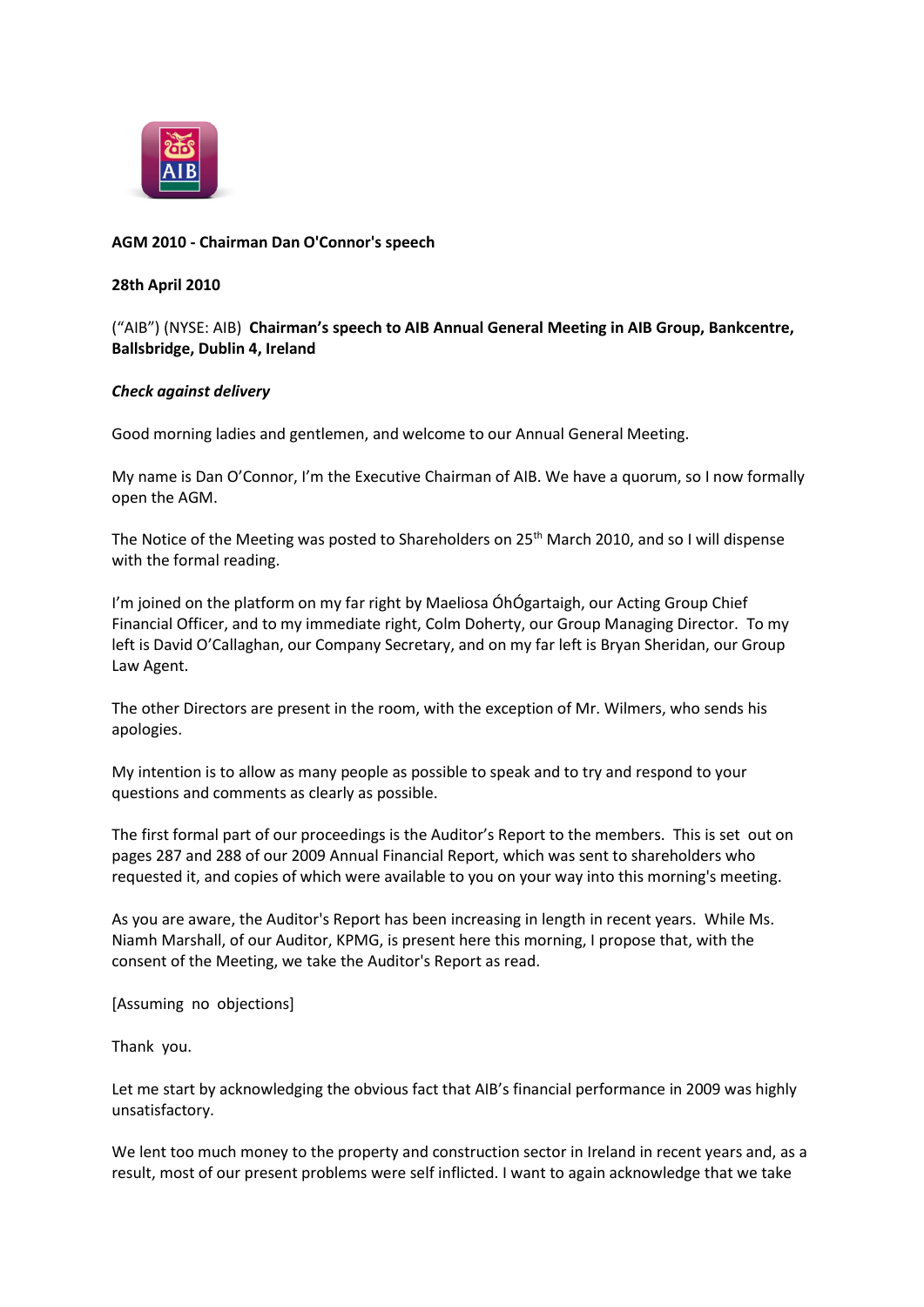responsibility for these actions. On behalf of the board I wish to express our regret for the impact of past decisions on shareholders, staff, customers and the taxpayers of Ireland.

I also want to put on record AIB's appreciation for the financial support it has received from Irish taxpayers in 2009 and the Irish Government's commitment to continue that support.

Today I want to outline how we are trying to fix our problems.

We started to transfer property loans to the Government's National Asset Management Agency earlier this month.

The discount – or haircut – applied to these loans was 42%. In total, the agency took on loans from AIB with a nominal value of €3.29 billion in exchange for NAMA securities with a value of €1.90 billion.

The second set of loans to go to NAMA are now being prepared for transfer and when the overall process is complete a total of €23 billion in loans may move from AIB to the agency.

The Minister for Finance Brian Lenihan has set out what he expects from AIB in the future in terms of our capital requirements.

The Financial Regulator has said our targeted equity tier 1 capital ratio should be 7% in common with other banks - with our core tier 1 capital at 8%. The means that the total amount of additional equity capital that AIB needs to raise is €7.4 billion.

AIB's new management team, led by Group Managing Director Colm Doherty, has until 31 December to take the actions to meet our capital requirements.

We have a series of actions planned in this regard, however, if we are not able to meet the regulatory requirements through these planned actions, then the Government will provide the additional capital we need.

This would see the state increasing its stake in the bank. The extent of the Government's stake will become clearer in the coming months after we implement our planned actions.

The capital targets we have to meet are demanding. AIB's self-help plan involves the sale of our UK and Polish businesses - and our stake in M&T.

The proceeds from these sales are expected to meet a substantial part of our capital needs.

I know many of you will share my sadness and regret that we had to make such sweeping decisions, especially those of you who have been with AIB for many years and who have worked so long and hard during that time to build it into an international organisation.

But the turmoil of recent times has made it vital for many companies to take radical action to ensure they can continue to operate - and, sadly, AIB is not immune from this trend.

Our capital raising plan also includes an equity issue targeted at private investors which will be underwritten by international investment banks or the Government.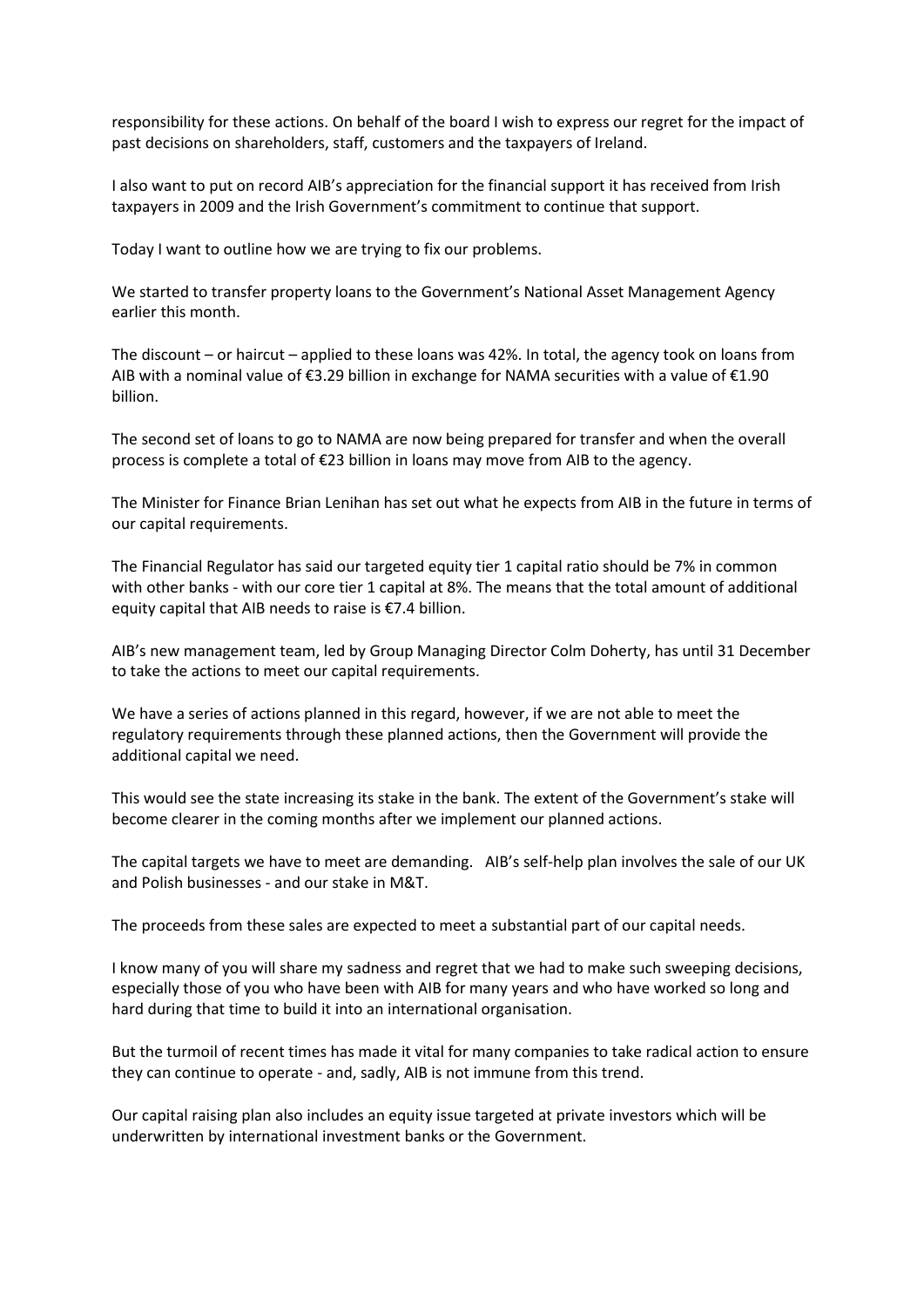Colm Doherty and the team are doing everything they can to rebuild AIB restore trust and confidence in this organisation and take the hard decisions needed.

AIB's future will also be influenced by the European Union's verdict on our restructuring plan. We continue to discuss the plan but as yet we have not got a date for the EU's ruling.

We are learning the lessons from the past and applying them to our actions and attitudes. Our credit underwriting, credit risk policy and strategy, best practice and standards are being overhauled and centralised so we won't repeat the mistakes which contributed to our present problems.

The new management team has also made initial progress in reducing AIB's costs to reflect the smaller AIB that will emerge over the next few months. We are also taking action to ensure we have both the pricing and lending structures in place that will enable us to successfully meet two of our key objectives - returning to profitability and supporting our customers through these difficult times.

We are committed to making a further €3 billion available in lending facilities for SMEs in each of 2010 and 2011.

Our trading performance in the year to date is broadly in line with our expectations in what continue to be very challenging conditions.

I hope you can see we are working hard to try to fix the many problems that face this organisation.

We are not there yet. There is still some way to go.

But we are doing everything we can to make the positive changes needed to restore AIB – to viability, profitability and to a position where it can play a critical role in helping in the recovery of the Irish economy.

We now come to the formal part of the meeting, where we consider and vote upon the resolutions, and hear questions and comments from the floor.

As I said at the outset, my intention is to hear from as many people in the room as wish to speak so please be assured that we will get to you eventually.

If you wish to make a comment, or ask a question, please raise your hand and we'll get a microphone to you in sequence.

Please state your name before making your contribution. First speaker please.

## **-ENDS-**

**For further information, please contact:**

Alan Kelly General Manager, Group Finance AIB Group Bankcentre Ballsbridge